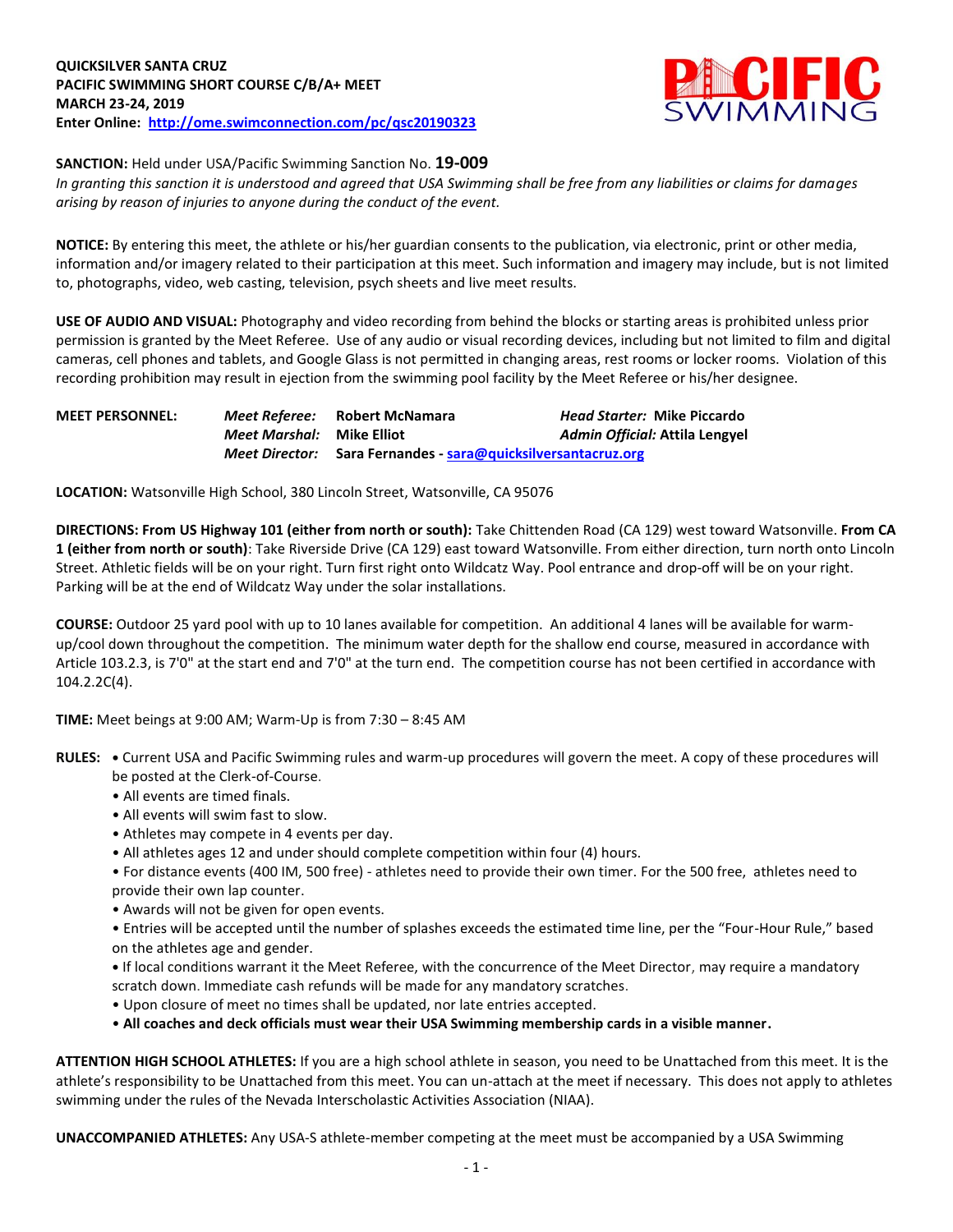member-coach for the purposes of athlete supervision during warm-up, competition and warm-down. If a coach-member of the athlete's USA-S Club does not attend the meet to serve in said supervisory capacity, it is the responsibility of the athlete or the athlete's legal guardian to arrange for supervision by a USA-S member-coach. The Meet Director or Meet Referee may assist the athlete in making arrangements for such supervision; however, it is recommended that such arrangements be made in advance of the meet by the athlete's USA-S Club Member-Coach.

**RACING STARTS:** Athletes must be certified by a USA-S member-coach as being proficient in performing a racing start, or must start the race in the water. It is the responsibility of the athlete or the athlete's legal guardian to ensure compliance with this requirement.

**RESTRICTIONS:** • Smoking and the use of other tobacco products is prohibited on the pool deck, in the locker rooms, in spectator

- seating, on standing areas and in all areas used by athletes, during the meet and during warm-up periods.
- Sale and use of alcoholic beverages is prohibited in all areas of the meet venue.
- No glass containers are allowed in the meet venue.
- No propane heater is permitted except for snack bar/meet operations.
- All shelters must be properly secured.
- Changing into or out of swimsuits other than in locker rooms or other designated areas is prohibited.

• Destructive devices, to include but not limited to, explosive devices and equipment, firearms (open or concealed), blades, knives, mace, stun guns and blunt objects are strictly prohibited in the swimming facility and its surrounding areas. If observed, the Meet Referee or his/her designee may ask that these devices be stored safely away from the public or removed from the facility. Noncompliance may result in the reporting to law enforcement authorities and ejection from the facility. Law enforcement officers (LEO) are exempt per applicable laws.

 Operation of a drone, or any other flying apparatus, is prohibited over the venue (pools, athlete/coach areas, spectator areas and open ceiling locker rooms) any time athletes, coaches, officials and/or spectators are present.

**ELIGIBILITY:** • Athletes must be current members of USA-S and enter their name and registration number on the meet entry card as they are shown on their Registration Card. If this is not done, it may be difficult to match the athlete with the registration and times database. The meet host will check all athlete registrations against the SWIMS database and if not found to be registered, the Meet Director shall accept the registration at the meet (a \$10 surcharge will be added to the regular registration fee). Duplicate registrations will be refunded by mail.

• Athletes in the "A" Division must have met at least USA Swimming Motivational "A" minimum time standard. Athletes in the "B" Division must have met at least the listed "B" minimum time standard. All entry times slower than the listed "B" time standard will be in the "C" Division.

• Entries with **"NO TIME" will be accepted.**

• Entry times submitted for this meet may be checked against a computer database and may be changed in accordance with Pacific Swimming Entry Time Verification Procedures.

• Disabled athletes are welcome to attend this meet and should contact the Meet Director or Meet Referee regarding any special accommodations on entry times and seeding per Pacific Swimming policy.

• Athletes 19 years of age and over may compete in the meet for time only, no awards. Such athletes must have met standards for the 17-18 age group.

• The athlete's age will be the age of the athlete on the first day of the meet.

**ENTRY PRIORITY:** Zone 1 South (Z1S) entries postmarked by Wednesday, March 6, 2019 or entered online by 11:59 p.m. Wednesday, March 6, 2019 will be given priority acceptance. All entries from Zone 1 South, all other Pacific LSC zones, and other LSC's either postmarked by Monday, March 11, 2019, entered online by 11:59 p.m. Wednesday, March 13, 2019 will be considered in the order they are received or until meet cap is reached.

**ENTRY FEES:** \$4.00 per event plus an \$8.00 participation fee per athlete. Entries will be rejected if payment is not sent at time of request. No refunds will be made, except mandatory scratch downs.

**ONLINE ENTRIES:** To enter online go to **<http://ome.swimconnection.com/pc/qsc20190323>** to receive an immediate entry confirmation. This method requires payment by credit card. Swim Connection, LLC charges a processing fee for this service, equal to \$1 per athlete plus 5% of the total Entry Fees. Please note that the processing fee is a separate fee from the Entry Fees. If you do not wish to pay the processing fee, enter the meet using a mail entry. **Entering online is a convenience, is completely voluntary, and is in no way required or expected of an athlete by Pacific Swimming.** Online entries will be accepted through Wednesday, March 13, 2019.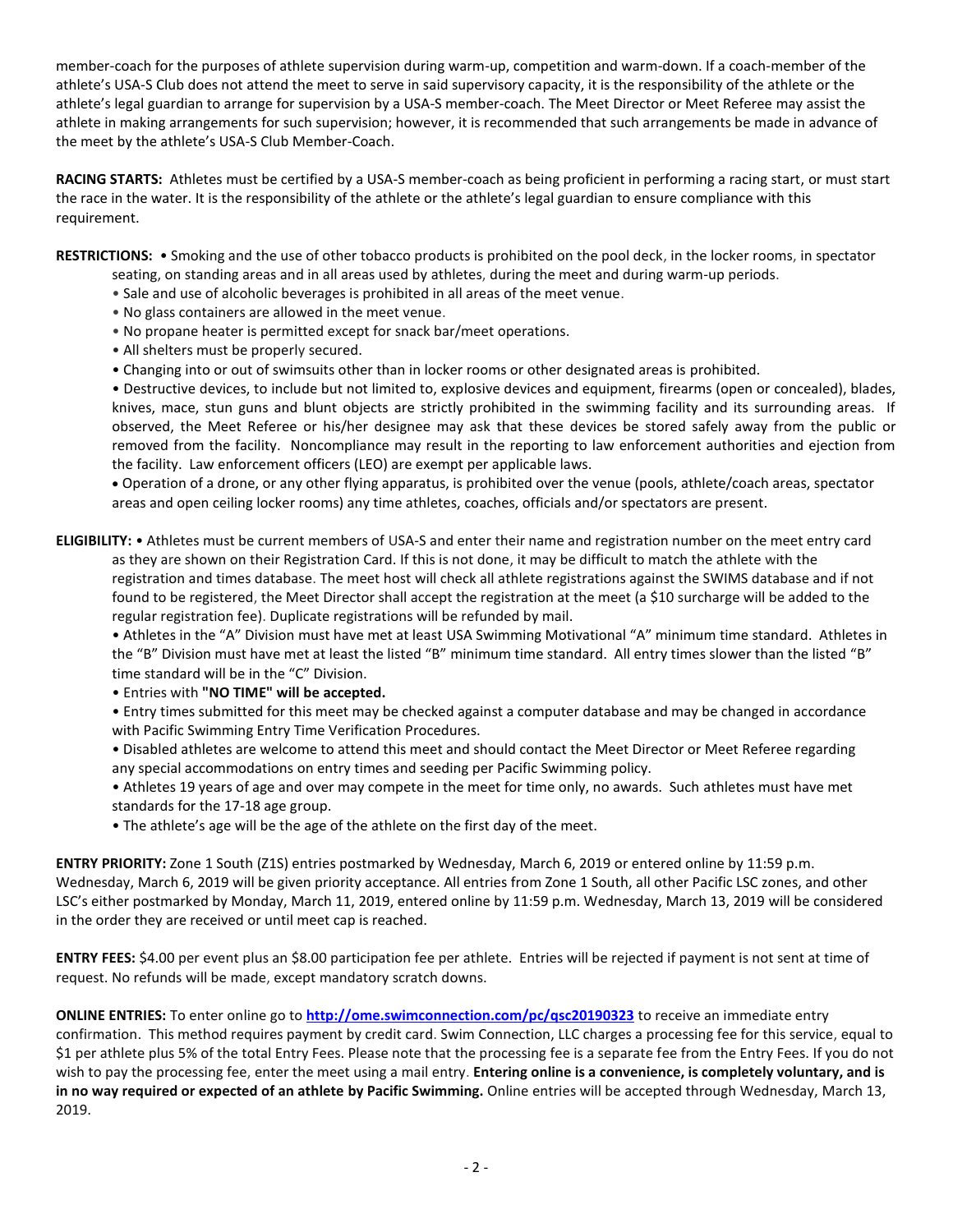**MAILED ENTRIES**: Entries must be on the attached consolidated entry form. Forms must be filled out completely and printed clearly with athlete's best time. Entries must be postmarked by midnight, Monday, March 11, 2019. No late entries will be accepted. Requests for confirmation of receipt of entries should include a self-addressed envelope.

## **Make check payable to**: **QuickSilver Santa Cruz Mail entries to**: **Sara Fernandes 1827 Via Pacifica Aptos, CA 95003**

**CHECK-IN:** The meet will be pre-seeded. There will not be any check-in.

**SCRATCHES:** Any athletes not reporting for or competing in an individual timed final event that they have checked in for shall not be penalized.

**AWARDS:** Individual awards will be awarded in the A, B, and C division. Ribbons for First through Third place will be given to the following age groups: 8&Under, 9-10, 11-12, 13-14, 15&Up. Athletes 13 years of age and older will not receive ribbons. All swimmers who achieve a new "A" time will receive an "A" medal. All awards must be picked up at the meet. Awards will not be mailed.

**ADMISSION:** Free. A program will not be available.

**SNACK BAR & HOSPITALITY:** A small snack bar may be available throughout the competition. Coaches and working deck officials will be provided lunch. Hospitality will serve refreshments to timers and volunteers.

**MISCELLANEOUS:** No overnight parking is allowed. Facilities will not be provided after meet hours. All participating clubs are expected to provide lane timers based upon the number of athletes registered to swim each day. Club timing lanes will be assigned and coaches will be notified of assignments during the week prior to the meet.

**REQUESTED OFFICIALS:** Each club should provide officials for the meet according to the number of athletes entered, following the table below. Since there are multiple sessions for this meet, the meet referee will be requesting from each team which officials will be working which session.

| Club athlete entered in session | Trained and carded officials requested |  |  |  |  |
|---------------------------------|----------------------------------------|--|--|--|--|
| $1 - 10$                        |                                        |  |  |  |  |
| $11 - 25$                       |                                        |  |  |  |  |
| 26-50                           |                                        |  |  |  |  |
| 51-75                           |                                        |  |  |  |  |
| 76-100                          |                                        |  |  |  |  |
| 100 or more                     | 5 and up (1 for every 25 athletes)     |  |  |  |  |

## **EVENT SUMMARY**

For distance events (400 IM, 500 free) - swimmers need to provide their own timer. For the 500 free, swimmers need to provide their own lap counter.

| <b>SATURDAY</b> |               |                |                      |             | <b>SUNDAY</b>                 |                |               |                      |          |  |
|-----------------|---------------|----------------|----------------------|-------------|-------------------------------|----------------|---------------|----------------------|----------|--|
| 8 & UN          | $9 - 10$      | $11 - 12$      | <b>13 &amp; OVER</b> | <b>Open</b> | <b>8 &amp; UN</b><br>$9 - 10$ |                | $11 - 12$     | <b>13 &amp; OVER</b> | Open     |  |
| 25 Fly          | <b>50 Flv</b> | <b>100 Flv</b> | 100 Back             | 200 Breast  | 25 Back                       | 50 Back        | 100 Back      | 100 Breast           | 200 Free |  |
| 50 Breast       | 50 Breast     | 50 Breast      | 100 Free             | 200 IM      | <b>50 Flv</b>                 | 100 IM         | 100 IM        | 50 Free              | 200 Back |  |
| 100 IM          | 50 Free       | 100 Free       | <b>100 Flv</b>       | 500 Free    | 25 Breast                     | <b>100 Flv</b> | <b>50 Flv</b> |                      | 200 Fly  |  |
| 25 Free         | 100 Back      | 50 Back        |                      |             | 50 Free                       | 100 Breast     | 100 Breast    |                      | 400 IM   |  |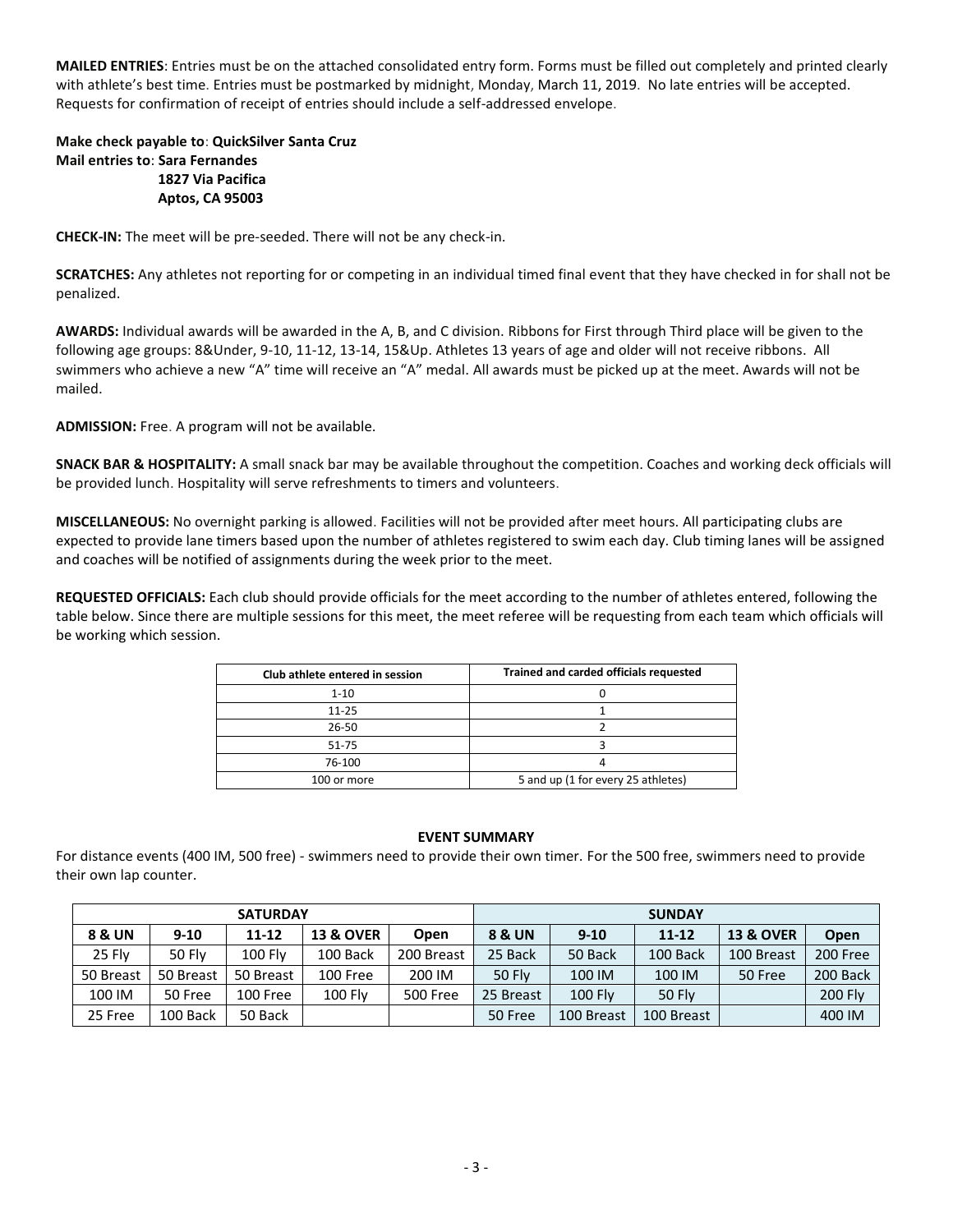## **EVENTS**

| Saturday, March 23, 2019 |                   |                |  |  |
|--------------------------|-------------------|----------------|--|--|
|                          |                   |                |  |  |
| <b>EVENT#</b>            | <b>EVENT</b>      | <b>EVENT#</b>  |  |  |
| $\mathbf{1}$             | Open 200 Breast   | $\overline{2}$ |  |  |
| $\overline{3}$           | 13&Over 100 Back  | 4              |  |  |
| 5                        | 11-12 100 Fly     | 6              |  |  |
| $\overline{7}$           | 9-10 50 Fly       | 8              |  |  |
| 9                        | 8&Under 25 Fly    | 10             |  |  |
| 11                       | 11-12 50 Breast   | 12             |  |  |
| 13                       | 9-10 50 Breast    | 14             |  |  |
| 15                       | 8&Under 50 Breast | 16             |  |  |
| 17                       | Open 200 IM       | 18             |  |  |
| 19                       | 8&Under 100 IM    | 20             |  |  |
| 21                       | 13&Over 100 Free  | 22             |  |  |
| 23                       | 11-12 100 Free    | 24             |  |  |
| 25                       | 9-10 50 Free      | 26             |  |  |
| 27                       | 8&Under 25 Free   | 28             |  |  |
| 29                       | 13&Over 100 Fly   | 30             |  |  |
| 31                       | 11-12 50 Back     | 32             |  |  |
| 33                       | 9-10 100 Back     | 34             |  |  |
| 35                       | Open 500 Free     | 36             |  |  |

| For distance events (400 IM, 500 free) - athletes need to provide their own timer. |  |
|------------------------------------------------------------------------------------|--|
| For the 500 free, athletes need to provide their own lap counter.                  |  |

| Saturday, March 23, 2019 |                   |                |
|--------------------------|-------------------|----------------|
| <b>EVENT#</b>            | <b>EVENT</b>      | <b>EVENT#</b>  |
| $\mathbf{1}$             | Open 200 Breast   | $\overline{2}$ |
| 3                        | 13&Over 100 Back  | 4              |
| 5                        | 11-12 100 Fly     | 6              |
| $\overline{7}$           | 9-10 50 Fly       | 8              |
| 9                        | 8&Under 25 Fly    | 10             |
| 11                       | 11-12 50 Breast   | 12             |
| 13                       | 9-10 50 Breast    | 14             |
| 15                       | 8&Under 50 Breast | 16             |
| 17                       | Open 200 IM       | 18             |
| 19                       | 8&Under 100 IM    | 20             |
| 21                       | 13&Over 100 Free  | 22             |
| 23                       | 11-12 100 Free    | 24             |
| 25                       | 9-10 50 Free      | 26             |
| 27                       | 8&Under 25 Free   | 28             |
| 29                       | 13&Over 100 Fly   | 30             |
| 31                       | 11-12 50 Back     | 32             |
| 33                       | 9-10 100 Back     | 34             |
| 35                       | Open 500 Free     | 36             |

Use the following URL to find the time standards: <http://www.pacswim.org/swim-meet-times/standards>